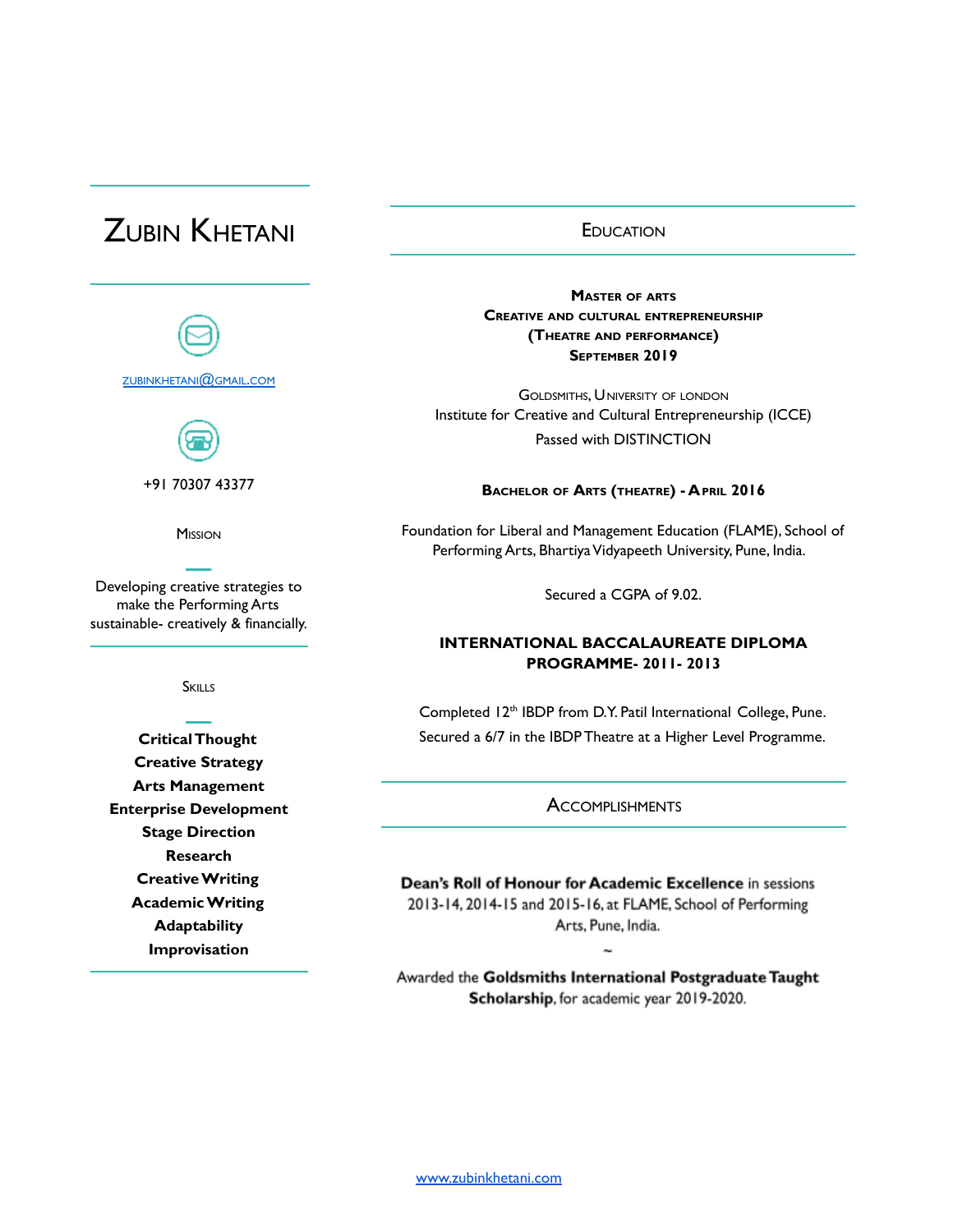- **Creative Strategist** at boutique enterprise consultancy, **Le Monturé Strategy.**
	- Focusing on the **Dramaturgy of Enterprises.**
- **● Co-Editor** on an upcoming publication (TBA) fromTheatre Journalist and Fulbright Fellow, **Dr.Ajay Joshi.**
- **● Visiting Faculty** at **FLAME**.
	- **○** Teaching FirstYear Liberal Arts students the **Basics ofTheatre Arts.**

ACCOMPLISHMENTS IN PRODUCTION AND FESTIVAL MANAGEMENT

- **Festival Assistant** at the **VaultTheatre Festival 2019. January to March 2019. London, United Kingdom**
- **Workshops Coordinator** for International Association for Performing Arts and Research **(IAPAR) InternationalTheatre Festival 2020, Pune.** (In Progress. DatesTBA)
- **HeadTechnical** at International Association for Performing Arts and Research **(IAPAR) InternationalTheatre Festival-2017 in Pune, India.**
- **Stage Manager** for **Theatre Space's '**Tulsi ki Mala'. <sup>A</sup> Hindi play directed by Aniruddha Khutwad. October 2016. India.
- **Stage Manager** for **Rangayug's,'** Venunaad'.A Hindi solo performance directed by Chittaranjan Giri. Showcased at IAPAR's InternationalTheatre Festival 2017. October 2017. India.
- **Production Manager** for **The CompanyTheatre's '** Khwaab Sa'. <sup>A</sup> play directed by Atul Kumar at Ahmedabad, India. March 2017.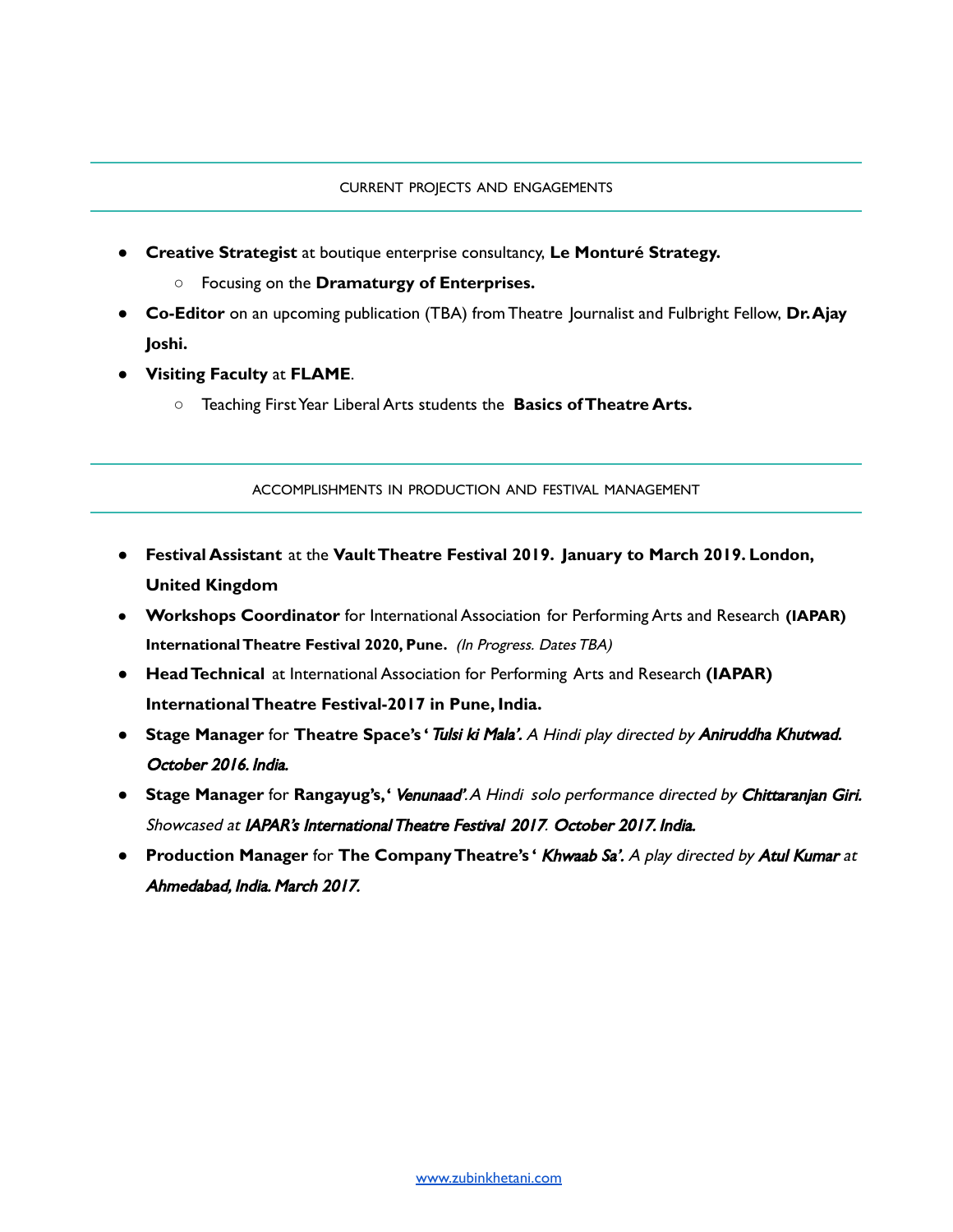- **Member of the Indian Delegation** at the **UNESCO International Theatre Institute (ITI)- 35 th World Congress at Segovia, Spain. 13 th to 22 nd July 2017.**
	- o Presented the Micro Performance, 'EtherReal' at the Young Practitioners Festival; and Designed Lights and Stage Management for 'The Balancing Act'.
- **Student-Artist** at the **Shanghai Theatre Academy Summer Programme 2018,** an introduction to **Chinese OperaTechniques and Culture. June - July 2018. Shanghai, China.**
- **Artist** at the **International Association for Performing Arts and Research (IAPAR) InternationalTheatre Festival, Pune, 2016.**
- **▪ 'The Sources of Performance Energy'** Residency at **Adishakti,Auroville in 2015** .

PROJECTS WITH COMMUNITIES AND CULTURE

- Worked with **Neeti Sethi Bose, as a Field Researcher,** uncovering the traditions and learning of the lifestyle of the **Kathkari** Community- a Denotified Tribe in Raigad District, Maharashtra, 2015.
- **Field Researcher** investigating the folk martial art **Mayurbhanj Chhau at Mayurbhanj, Orissa** as part of the Discover India Programme of FLAME University.
- **Devised a Performance (Ghumantu)** using **Theatre of the Oppressed** with **Dakxin Bajrange,** working with the **Wadar** community (a Denotified Tribe) based in Pune Maharashtra, 2014.
	- <sup>o</sup> The performance Ghumantu, was based on narratives gathered from people of theWadar community. Presented for theWadar Community in Pune and at the FLAME University Campus.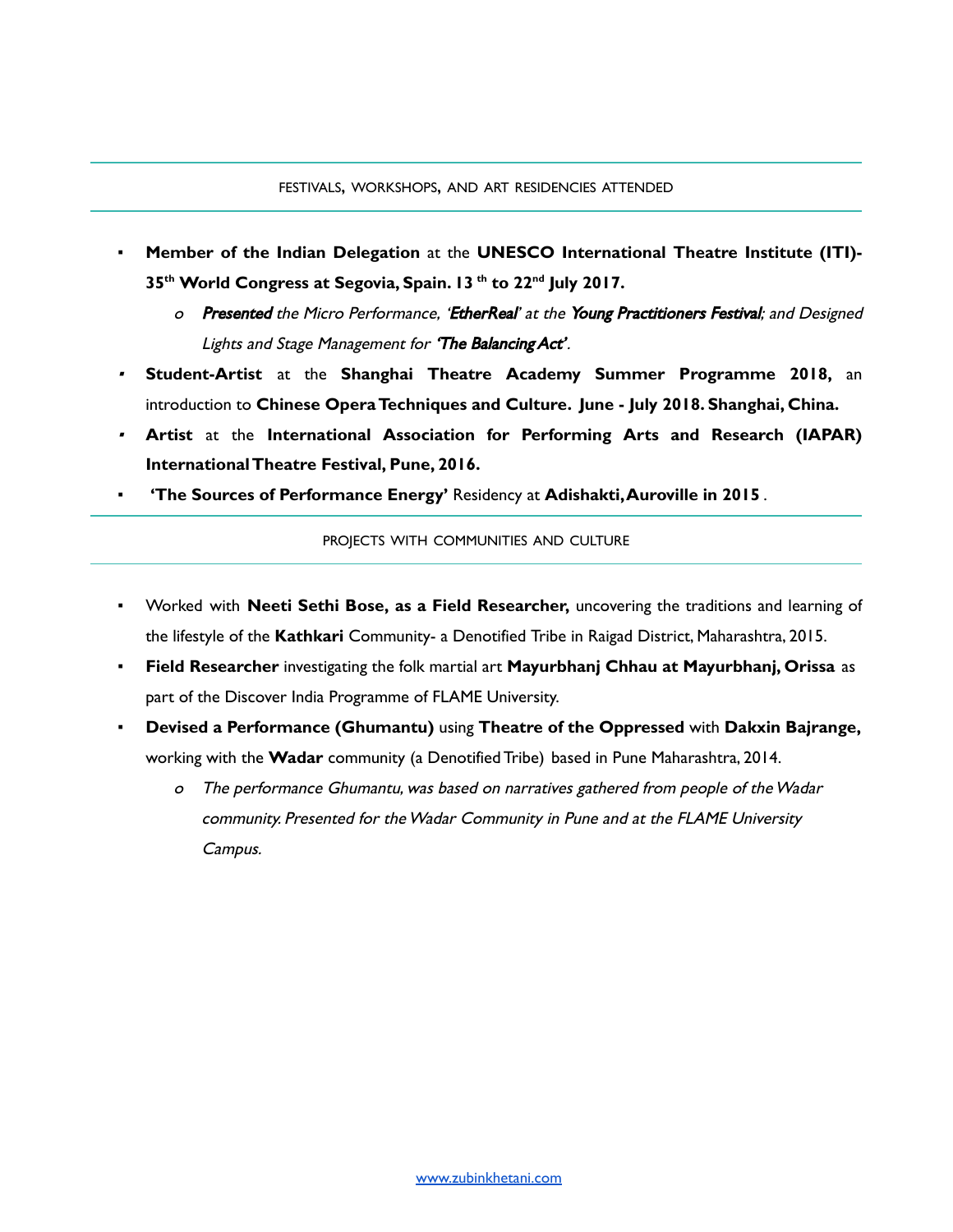#### PUBLICATIONS

● **Editorial Committee Member** for **'Myriad Spaces- Indian Theatre and Beyond'** edited by **Dr. Chandradasan**. Published by **Lokadharmi in 2022**.

#### COMMUNITY SERVICE

- **▪ Volunteer** for the **Youth Technical Theatre Workshop 2020 and 2021** at the **Lewisham YouthTheatre, London.**
	- **o** Assisted in facilitation of the workshop for <sup>a</sup> diverse group of participants aged between 11-14.
- **▪ Developed 'Suno Zaraa'** a Play on Child Sexual Abuse **with Darshan Naik and Anuradha Sahasrabuddhe** for **Dnyandevi (Child Line)**. **2014.**
- **▪ Co-Facilitated Drama and Play-Therapy at the Phoenix School, Prism Foundation, Pune.** 2014
	- <sup>o</sup> Worked with mentally disabled children; under the mentorship of Aanand Chabukswar, Projects Head for World Centre for Creative Learning (WCCL) Foundation.
- **Aga Khan Education Services, Pune.** 2012
	- o Group mentor for Theatre Workshop